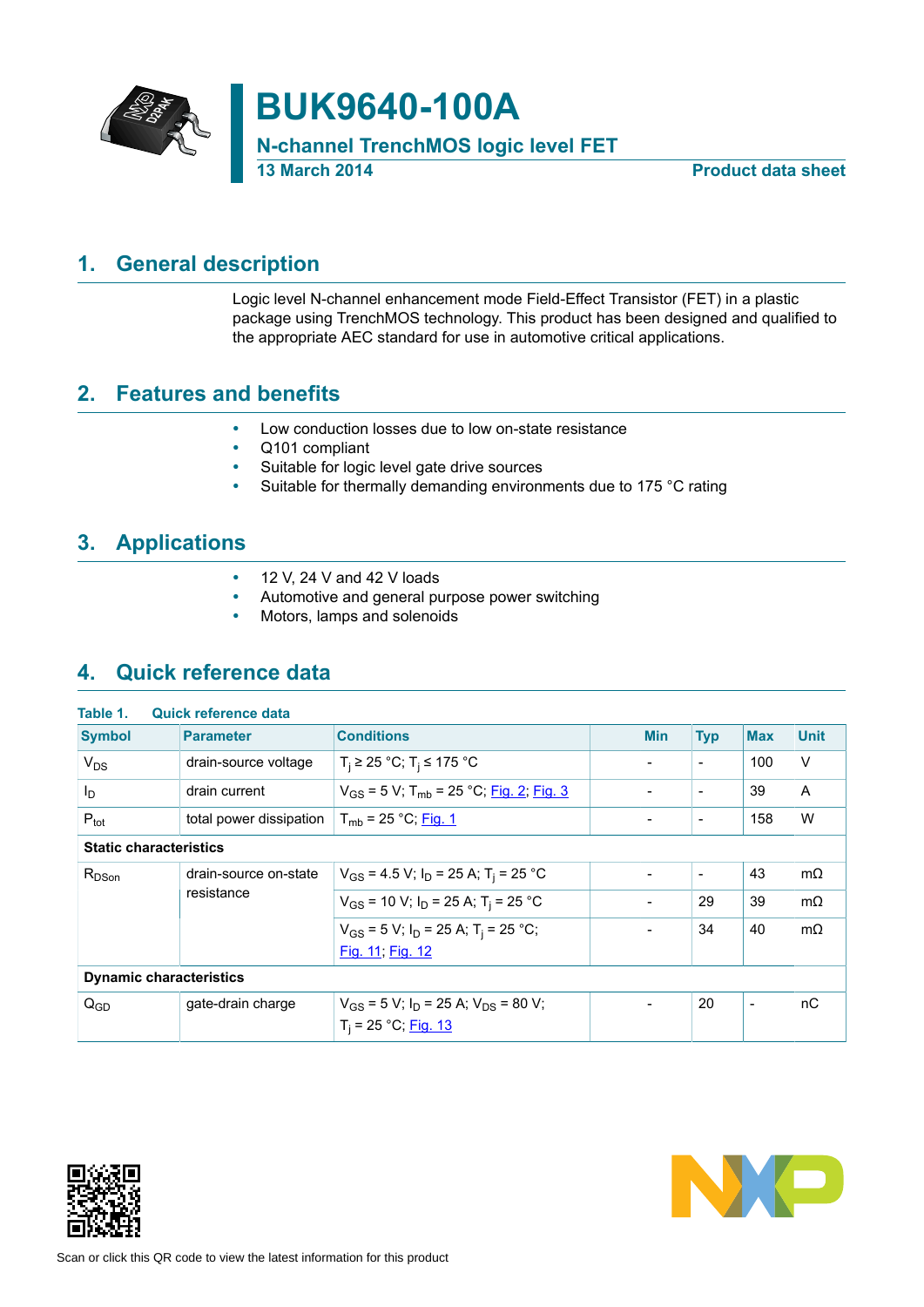### **N-channel TrenchMOS logic level FET**

<span id="page-1-0"></span>

| Symbol               | <b>Parameter</b>                                    | <b>Conditions</b>                                                                                                                           | <b>Min</b> | Tvp | <b>Max</b> | <b>Unit</b> |
|----------------------|-----------------------------------------------------|---------------------------------------------------------------------------------------------------------------------------------------------|------------|-----|------------|-------------|
| Avalanche ruggedness |                                                     |                                                                                                                                             |            |     |            |             |
| EDS(AL)S             | non-repetitive drain-<br>source avalanche<br>energy | $\vert$ I <sub>D</sub> = 39 A; V <sub>sup</sub> ≤ 100 V; R <sub>GS</sub> = 50 Ω;<br>$V_{GS}$ = 5 V; T <sub>j(init)</sub> = 25 °C; unclamped |            | -   | 182        | mJ          |

## <span id="page-1-1"></span>**5. Pinning information**

| Table 2. |               | <b>Pinning information</b>           |                                       |                       |
|----------|---------------|--------------------------------------|---------------------------------------|-----------------------|
| Pin      | <b>Symbol</b> | <b>Description</b>                   | <b>Simplified outline</b>             | <b>Graphic symbol</b> |
|          | G             | gate                                 | mb                                    |                       |
| 2        | D             | drain[1]                             |                                       |                       |
| 3        | S             | source                               |                                       |                       |
| mb       | D             | mounting base; connected to<br>drain | $\overline{2}$<br>3<br>D2PAK (SOT404) | mbb076 S              |

<span id="page-1-2"></span>[1] It is not possible to make a connection to pin 2.

## **6. Ordering information**

| <b>Ordering information</b><br>Table 3. |                    |                                                                                            |         |  |  |  |
|-----------------------------------------|--------------------|--------------------------------------------------------------------------------------------|---------|--|--|--|
| <b>Type number</b>                      | <b>Package</b>     |                                                                                            |         |  |  |  |
|                                         | <b>Name</b>        | <b>Description</b>                                                                         | Version |  |  |  |
| BUK9640-100A                            | D <sub>2</sub> PAK | plastic single-ended surface-mounted package (D2PAK); 3 leads SOT404<br>(one lead cropped) |         |  |  |  |

## <span id="page-1-3"></span>**7. Marking**

| Table 4. Marking codes |                     |
|------------------------|---------------------|
| <b>Type number</b>     | <b>Marking code</b> |
| BUK9640-100A           | BUK9640-100A        |

## <span id="page-1-4"></span>**8. Limiting values**

### **Table 5. Limiting values**

*In accordance with the Absolute Maximum Rating System (IEC 60134).*

| <b>Symbol</b>          | <b>Parameter</b>     | <b>Conditions</b>                                                          | <b>Min</b> | <b>Max</b> | <b>Unit</b>                                         |
|------------------------|----------------------|----------------------------------------------------------------------------|------------|------------|-----------------------------------------------------|
| $V_{DS}$               | drain-source voltage | $T_i$ ≥ 25 °C; T <sub>i</sub> ≤ 175 °C                                     | -          | 100        | $\vee$                                              |
| <b>V<sub>DGR</sub></b> | drain-gate voltage   | $R_{GS}$ = 20 k $\Omega$                                                   | -          | 100        | ν                                                   |
| $V_{GS}$               | gate-source voltage  |                                                                            | $-15$      | 15         | ν                                                   |
| BUK9640-100A           |                      | All information provided in this document is subject to legal disclaimers. |            |            | © NXP Semiconductors N.V. 2014. All rights reserved |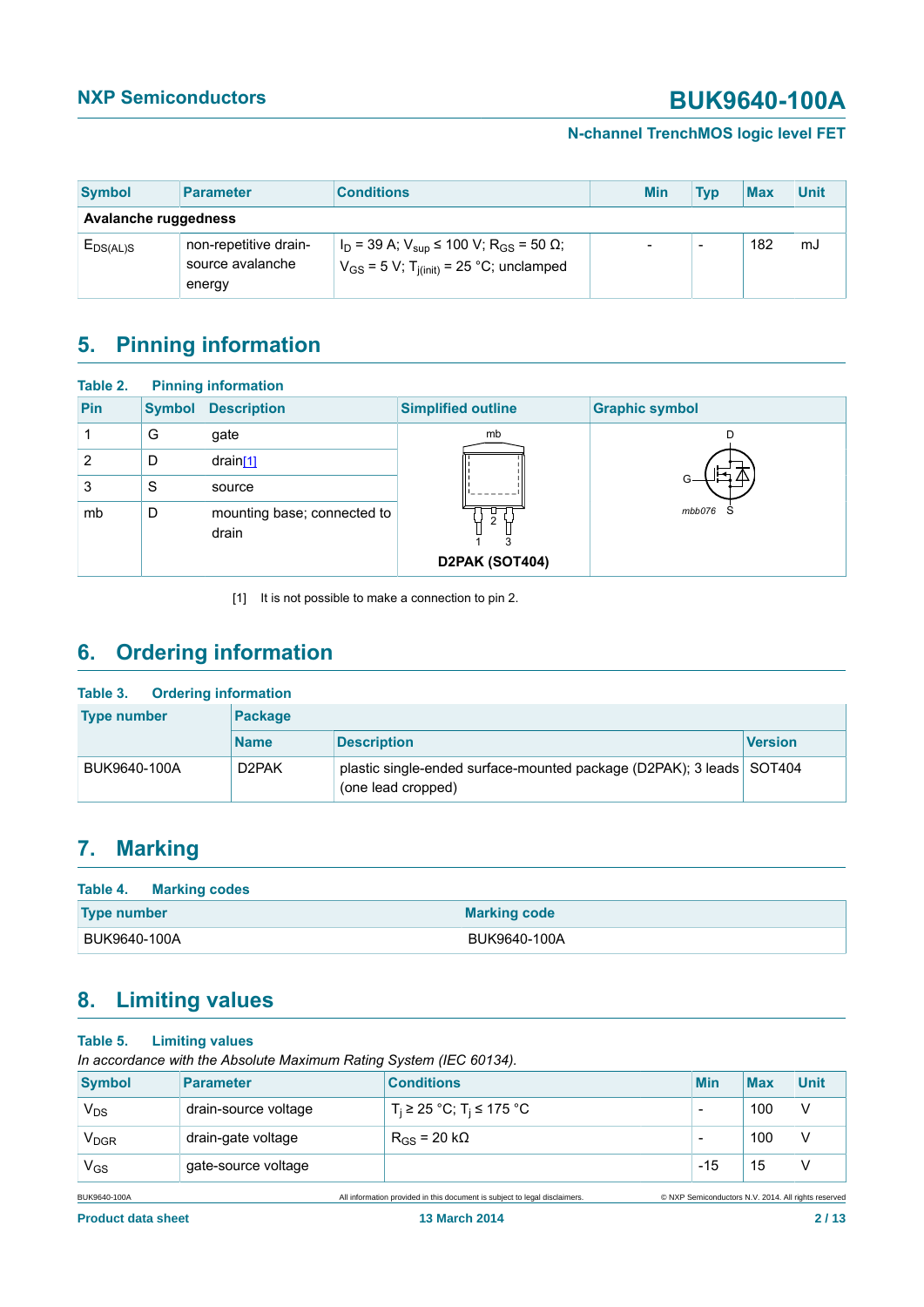### **N-channel TrenchMOS logic level FET**

| <b>Symbol</b>        | <b>Parameter</b>                                | <b>Conditions</b>                                                                                                           | <b>Min</b>               | <b>Max</b> | <b>Unit</b> |
|----------------------|-------------------------------------------------|-----------------------------------------------------------------------------------------------------------------------------|--------------------------|------------|-------------|
| $P_{\text{tot}}$     | total power dissipation                         | $T_{mb}$ = 25 °C; Fig. 1                                                                                                    | $\overline{\phantom{a}}$ | 158        | W           |
| l <sub>D</sub>       | drain current                                   | $T_{mb}$ = 25 °C; V <sub>GS</sub> = 5 V; Fig. 2; Fig. 3                                                                     | $\overline{\phantom{a}}$ | 39         | A           |
|                      |                                                 | $T_{mb}$ = 100 °C; V <sub>GS</sub> = 5 V; Fig. 2                                                                            | $\overline{\phantom{a}}$ | 28         | A           |
| I <sub>DM</sub>      | peak drain current                              | $T_{mb}$ = 25 °C; pulsed; $t_p \le 10$ µs; Fig. 3                                                                           | $\overline{\phantom{a}}$ | 159        | A           |
| $T_{\text{stg}}$     | storage temperature                             |                                                                                                                             | $-55$                    | 175        | $^{\circ}C$ |
| $T_i$                | junction temperature                            |                                                                                                                             | $-55$                    | 175        | $^{\circ}C$ |
| Source-drain diode   |                                                 |                                                                                                                             |                          |            |             |
| ls                   | source current                                  | $T_{mb}$ = 25 °C                                                                                                            | $\overline{\phantom{a}}$ | 39         | A           |
| $I_{\mathsf{SM}}$    | peak source current                             | pulsed; $t_p \le 10 \text{ }\mu\text{s}$ ; T <sub>mb</sub> = 25 °C                                                          | $\overline{\phantom{a}}$ | 159        | A           |
| Avalanche ruggedness |                                                 |                                                                                                                             |                          |            |             |
| $E_{DS(AL)S}$        | non-repetitive drain-source<br>avalanche energy | $I_D$ = 39 A; $V_{sub}$ ≤ 100 V; R <sub>GS</sub> = 50 $\Omega$ ;<br>$V_{GS}$ = 5 V; T <sub>j(init)</sub> = 25 °C; unclamped | $\overline{\phantom{a}}$ | 182        | mJ          |

<span id="page-2-1"></span>

**Fig. 1. Normalized total power dissipation as a function of mounting base temperature**

$$
P_{der} = \frac{P_{tot}}{P_{tot(25^{\circ}C)}} \times 100 \%
$$

<span id="page-2-0"></span>

**Fig. 2. Normalized continuous drain current as a function of mounting base temperature**

 $T_{amb} = 25^{\circ}C; I_{DM}$ is single pulse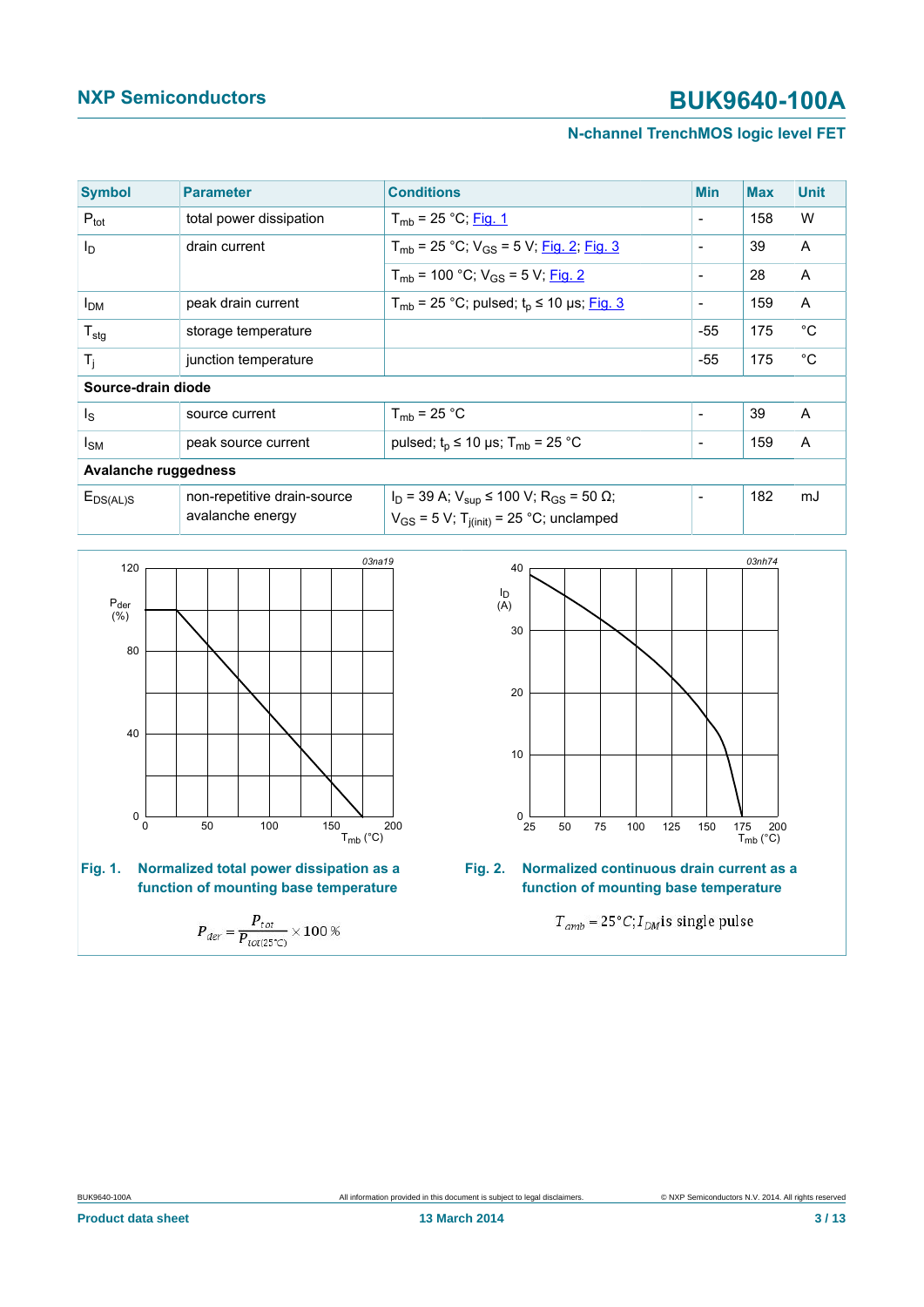### **N-channel TrenchMOS logic level FET**

<span id="page-3-0"></span>

## <span id="page-3-2"></span>**9. Thermal characteristics**

| Table 6.       | <b>Thermal characteristics</b>                          |                                                          |            |                          |                          |             |
|----------------|---------------------------------------------------------|----------------------------------------------------------|------------|--------------------------|--------------------------|-------------|
| <b>Symbol</b>  | <b>Parameter</b>                                        | <b>Conditions</b>                                        | <b>Min</b> | <b>Typ</b>               | <b>Max</b>               | <b>Unit</b> |
| $R_{th(i-mb)}$ | thermal resistance<br>from junction to<br>mounting base | Fig. 4                                                   |            | $\overline{\phantom{0}}$ | 0.95                     | K/W         |
| $R_{th(j-a)}$  | thermal resistance<br>from junction to<br>ambient       | mounted on a printed-circuit board;<br>minimum footprint |            | 50                       | $\overline{\phantom{a}}$ | K/W         |

<span id="page-3-1"></span>

BUK9640-100A All information provided in this document is subject to legal disclaimers. © NXP Semiconductors N.V. 2014. All rights reserved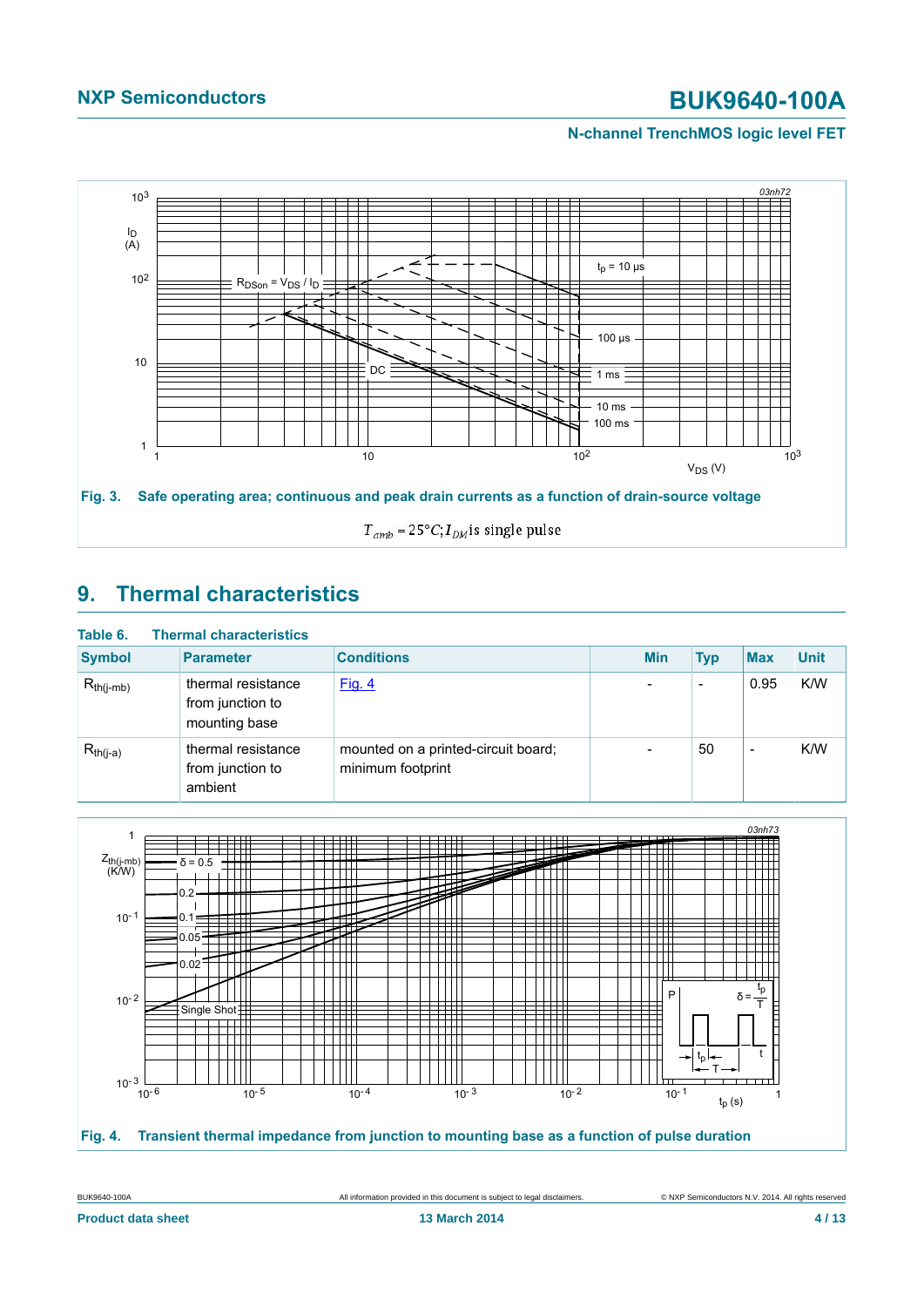### **N-channel TrenchMOS logic level FET**

## <span id="page-4-0"></span>**10. Characteristics**

| Table 7.                       | <b>Characteristics</b>           |                                                                                     |                          |                          |                          |             |
|--------------------------------|----------------------------------|-------------------------------------------------------------------------------------|--------------------------|--------------------------|--------------------------|-------------|
| <b>Symbol</b>                  | <b>Parameter</b>                 | <b>Conditions</b>                                                                   | <b>Min</b>               | <b>Typ</b>               | <b>Max</b>               | <b>Unit</b> |
| <b>Static characteristics</b>  |                                  |                                                                                     |                          |                          |                          |             |
| drain-source<br>$V_{(BR)DSS}$  |                                  | $I_D = 0.25$ mA; $V_{GS} = 0$ V; T <sub>i</sub> = 25 °C                             | 100                      | $\overline{a}$           | $\overline{\phantom{a}}$ | V           |
|                                | breakdown voltage                | $I_D$ = 0.25 mA; $V_{GS}$ = 0 V; T <sub>i</sub> = -55 °C                            | 89                       | $\blacksquare$           |                          | V           |
| $V_{GS(th)}$                   | gate-source threshold<br>voltage | $I_D = 1$ mA; $V_{DS} = V_{GS}$ ; T <sub>i</sub> = 25 °C;<br>Fig. 10                | $\mathbf{1}$             | 1.5                      | $\overline{2}$           | V           |
|                                |                                  | $I_D = 1$ mA; $V_{DS} = V_{GS}$ ; T <sub>i</sub> = 175 °C;<br>Fig. 10               | 0.5                      | $\blacksquare$           | $\blacksquare$           | $\vee$      |
|                                |                                  | $I_D = 1$ mA; $V_{DS} = V_{GS}$ ; T <sub>i</sub> = -55 °C;<br><b>Fig. 10</b>        | $\blacksquare$           | $\blacksquare$           | 2.3                      | V           |
| $I_{DSS}$                      | drain leakage current            | $V_{DS}$ = 100 V; V <sub>GS</sub> = 0 V; T <sub>i</sub> = 175 °C                    | $\frac{1}{2}$            | $\blacksquare$           | 500                      | μA          |
|                                |                                  | $V_{DS}$ = 100 V; V <sub>GS</sub> = 0 V; T <sub>i</sub> = 25 °C                     | $\overline{\phantom{a}}$ | 0.05                     | 10                       | μA          |
| $I_{GSS}$                      | gate leakage current             | $V_{GS}$ = 10 V; $V_{DS}$ = 0 V; T <sub>i</sub> = 25 °C                             | $\blacksquare$           | $\overline{2}$           | 100                      | nA          |
|                                |                                  | $V_{GS}$ = -10 V; $V_{DS}$ = 0 V; T <sub>i</sub> = 25 °C                            | $\overline{\phantom{a}}$ | $\overline{2}$           | 100                      | nA          |
| $R_{DSon}$                     | drain-source on-state            | $V_{GS}$ = 4.5 V; $I_D$ = 25 A; T <sub>i</sub> = 25 °C                              | $\overline{\phantom{a}}$ | $\blacksquare$           | 43                       | $m\Omega$   |
| resistance                     |                                  | $V_{GS}$ = 5 V; I <sub>D</sub> = 25 A; T <sub>i</sub> = 175 °C;<br>Fig. 11; Fig. 12 | $\overline{\phantom{a}}$ | $\overline{\phantom{a}}$ | 100                      | $m\Omega$   |
|                                |                                  | $V_{GS}$ = 10 V; $I_D$ = 25 A; T <sub>i</sub> = 25 °C                               | $\blacksquare$           | 29                       | 39                       | $m\Omega$   |
|                                |                                  | $V_{GS}$ = 5 V; I <sub>D</sub> = 25 A; T <sub>i</sub> = 25 °C;<br>Fig. 11; Fig. 12  | $\blacksquare$           | 34                       | 40                       | $m\Omega$   |
| <b>Dynamic characteristics</b> |                                  |                                                                                     |                          |                          |                          |             |
| $Q_{G(tot)}$                   | total gate charge                | $I_D$ = 25 A; $V_{DS}$ = 80 V; $V_{GS}$ = 5 V;                                      | $\overline{\phantom{a}}$ | 48                       | $\frac{1}{2}$            | nС          |
| $Q_{GS}$                       | gate-source charge               | $T_i = 25 °C;$ Fig. 13                                                              | $\blacksquare$           | 5.4                      | $\overline{\phantom{a}}$ | nC          |
| $Q_{GD}$                       | gate-drain charge                |                                                                                     | $\blacksquare$           | 20                       | $\overline{a}$           | nC          |
| $C_{iss}$                      | input capacitance                | $V_{GS}$ = 0 V; $V_{DS}$ = 25 V; f = 1 MHz;                                         | $\blacksquare$           | 2304                     | 3072                     | pF          |
| $C_{\rm oss}$                  | output capacitance               | $T_i = 25 °C;$ Fig. 14                                                              | $\blacksquare$           | 222                      | 266                      | pF          |
| C <sub>rss</sub>               | reverse transfer<br>capacitance  |                                                                                     | $\blacksquare$           | 151                      | 207                      | pF          |
| $t_{d(on)}$                    | turn-on delay time               | $V_{DS}$ = 30 V; R <sub>L</sub> = 1.2 $\Omega$ ; V <sub>GS</sub> = 5 V;             | $\overline{\phantom{a}}$ | 20                       | $\overline{a}$           | ns          |
| $\mathsf{t}_{\mathsf{r}}$      | rise time                        | $R_{G(ext)} = 10$ Ω; T <sub>i</sub> = 25 °C                                         | $\blacksquare$           | 135                      | $\frac{1}{2}$            | ns          |
| $t_{d(off)}$                   | turn-off delay time              |                                                                                     | $\blacksquare$           | 125                      | $\frac{1}{2}$            | ns          |
| $t_f$                          | fall time                        |                                                                                     | $\blacksquare$           | 90                       | $\overline{a}$           | ns          |
| L <sub>D</sub>                 | internal drain<br>inductance     | from upper edge of drain mounting<br>base to centre of die; $T_i = 25$ °C           | $\overline{a}$           | 2.5                      | $\overline{\phantom{a}}$ | nH          |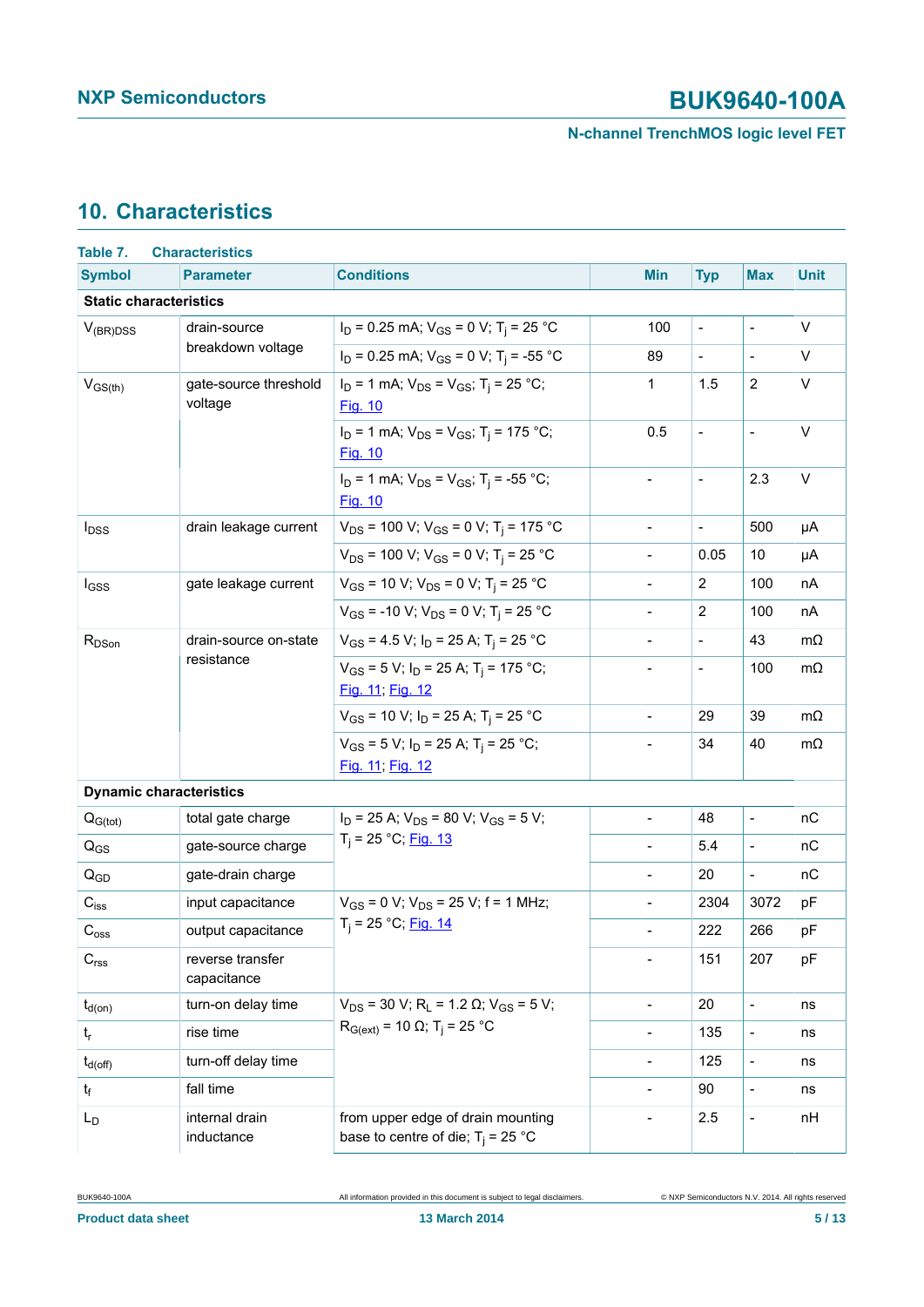### **N-channel TrenchMOS logic level FET**

| <b>Symbol</b>      | <b>Parameter</b>              | <b>Conditions</b>                                                    | <b>Min</b> | <b>Typ</b> | <b>Max</b>               | <b>Unit</b> |
|--------------------|-------------------------------|----------------------------------------------------------------------|------------|------------|--------------------------|-------------|
|                    |                               | from drain lead 6 mm from package to<br>centre of die; $T_i = 25$ °C |            | 4.5        | $\overline{\phantom{a}}$ | nH          |
| L <sub>S</sub>     | internal source<br>inductance | from source lead to source bond pad;<br>$T_i = 25 °C$                |            | 7.5        | $\overline{\phantom{a}}$ | nH          |
| Source-drain diode |                               |                                                                      |            |            |                          |             |
| $V_{SD}$           | source-drain voltage          | $I_S$ = 25 A; $V_{GS}$ = 0 V; T <sub>i</sub> = 25 °C; Fig. 15        |            | 0.85       | 1.2                      | ν           |
| $t_{rr}$           | reverse recovery time         | $I_S$ = 37 A; dl <sub>S</sub> /dt = -100 A/µs;                       |            | 60         | $\overline{\phantom{a}}$ | ns          |
| $Q_{r}$            | recovered charge              | $V_{GS}$ = -10 V; V <sub>DS</sub> = 30 V; T <sub>i</sub> = 25 °C     |            | 240        | $\overline{\phantom{a}}$ | пC          |







 $T_j = 25^{\circ}C; t_p = 300 \mu s$ 



$$
T_j = 25^{\circ}C; I_D = 25A
$$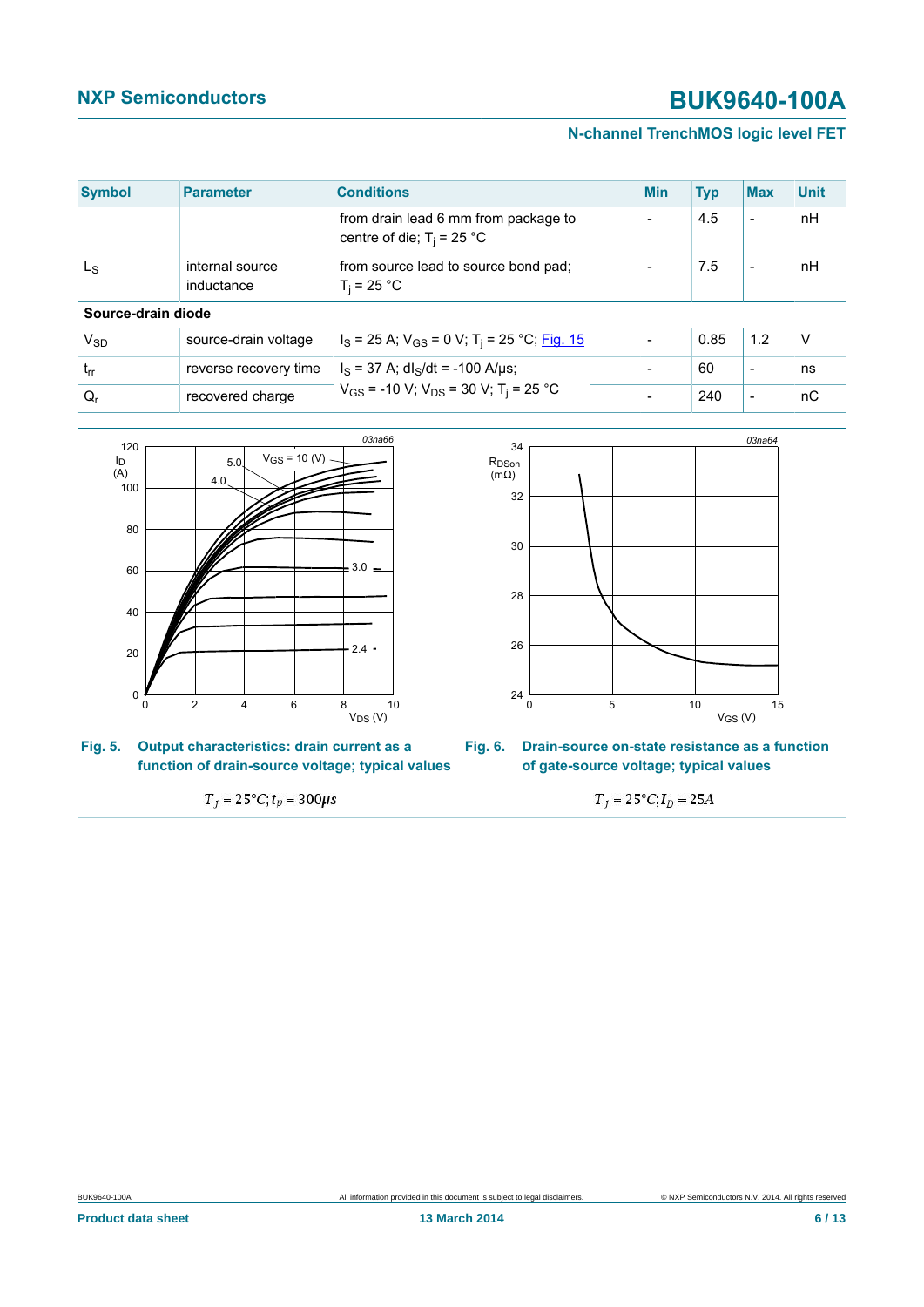### <span id="page-6-0"></span>**N-channel TrenchMOS logic level FET**

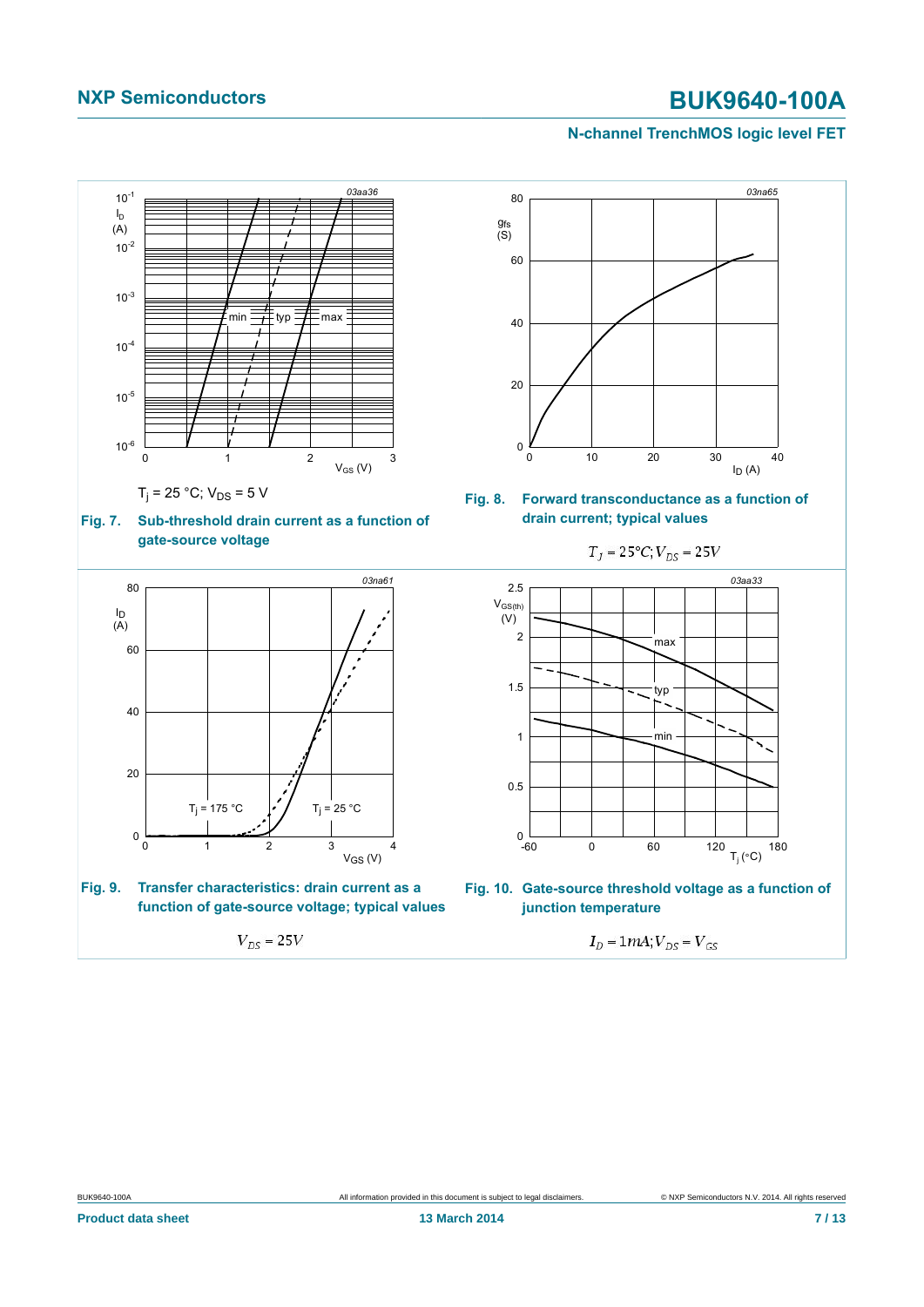### <span id="page-7-3"></span><span id="page-7-1"></span>**N-channel TrenchMOS logic level FET**

<span id="page-7-2"></span><span id="page-7-0"></span>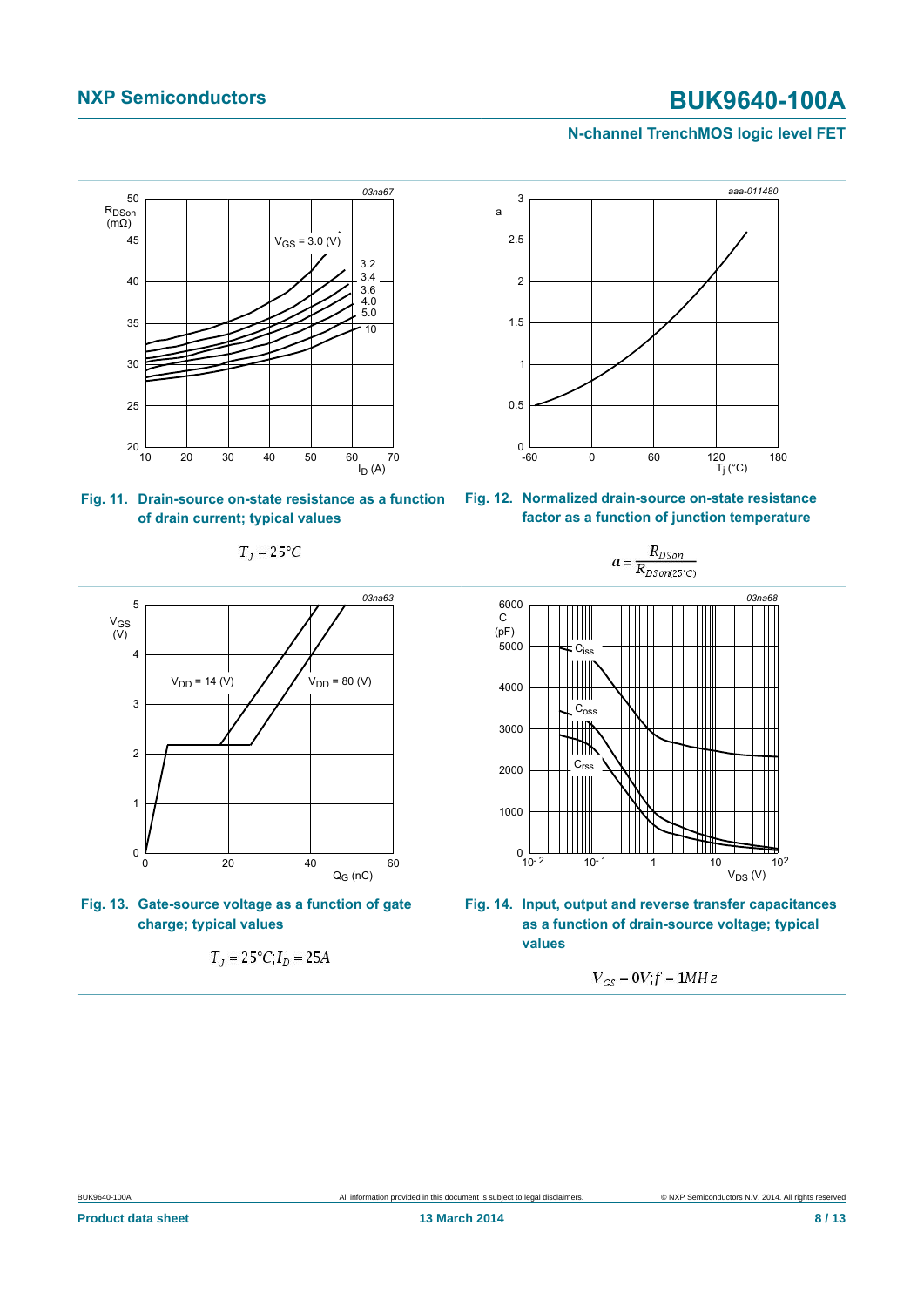### **N-channel TrenchMOS logic level FET**

<span id="page-8-0"></span>![](_page_8_Figure_3.jpeg)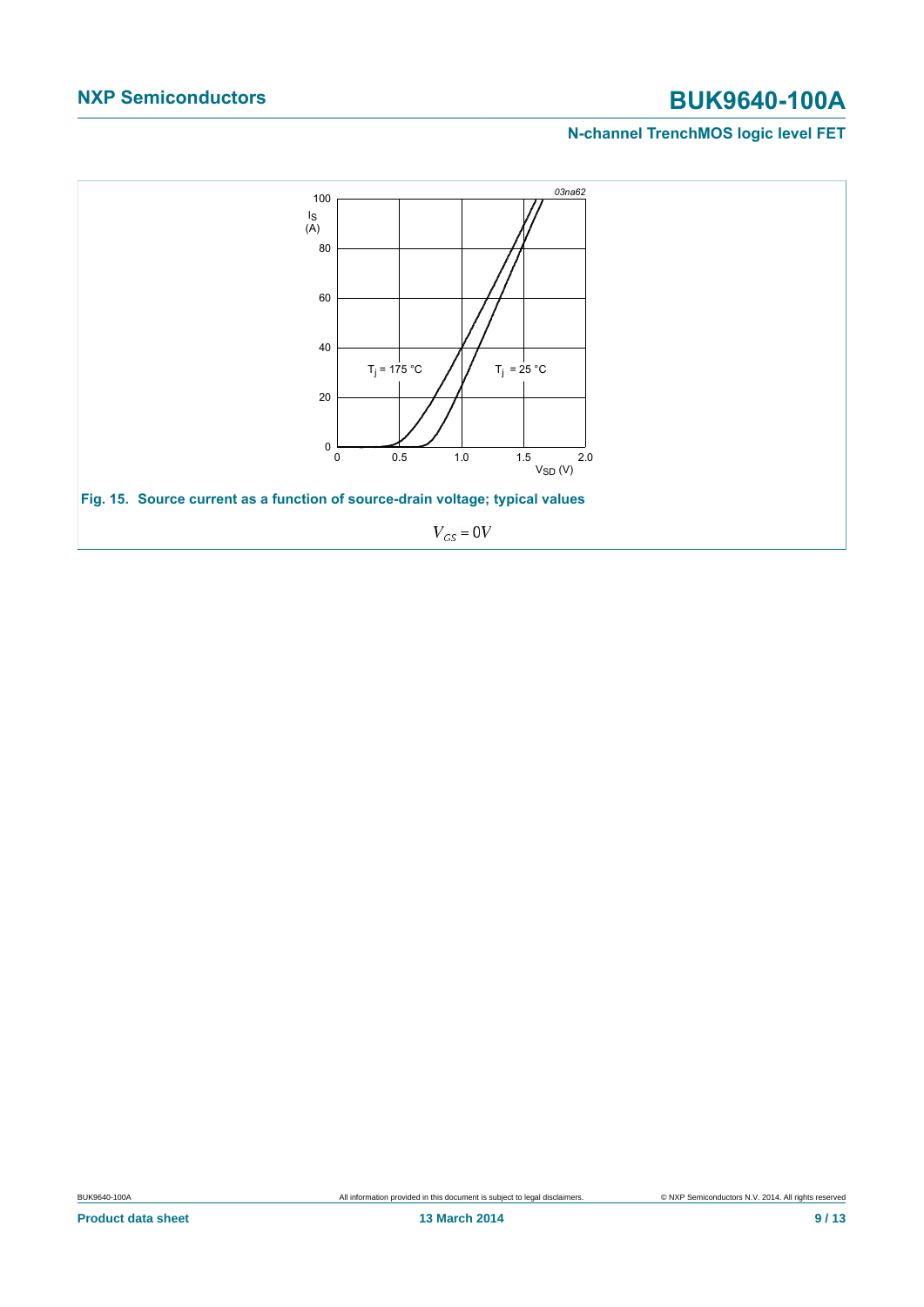### **N-channel TrenchMOS logic level FET**

## <span id="page-9-0"></span>**11. Package outline**

![](_page_9_Figure_4.jpeg)

BUK9640-100A All information provided in this document is subject to legal disclaimers. © NXP Semiconductors N.V. 2014. All rights reserved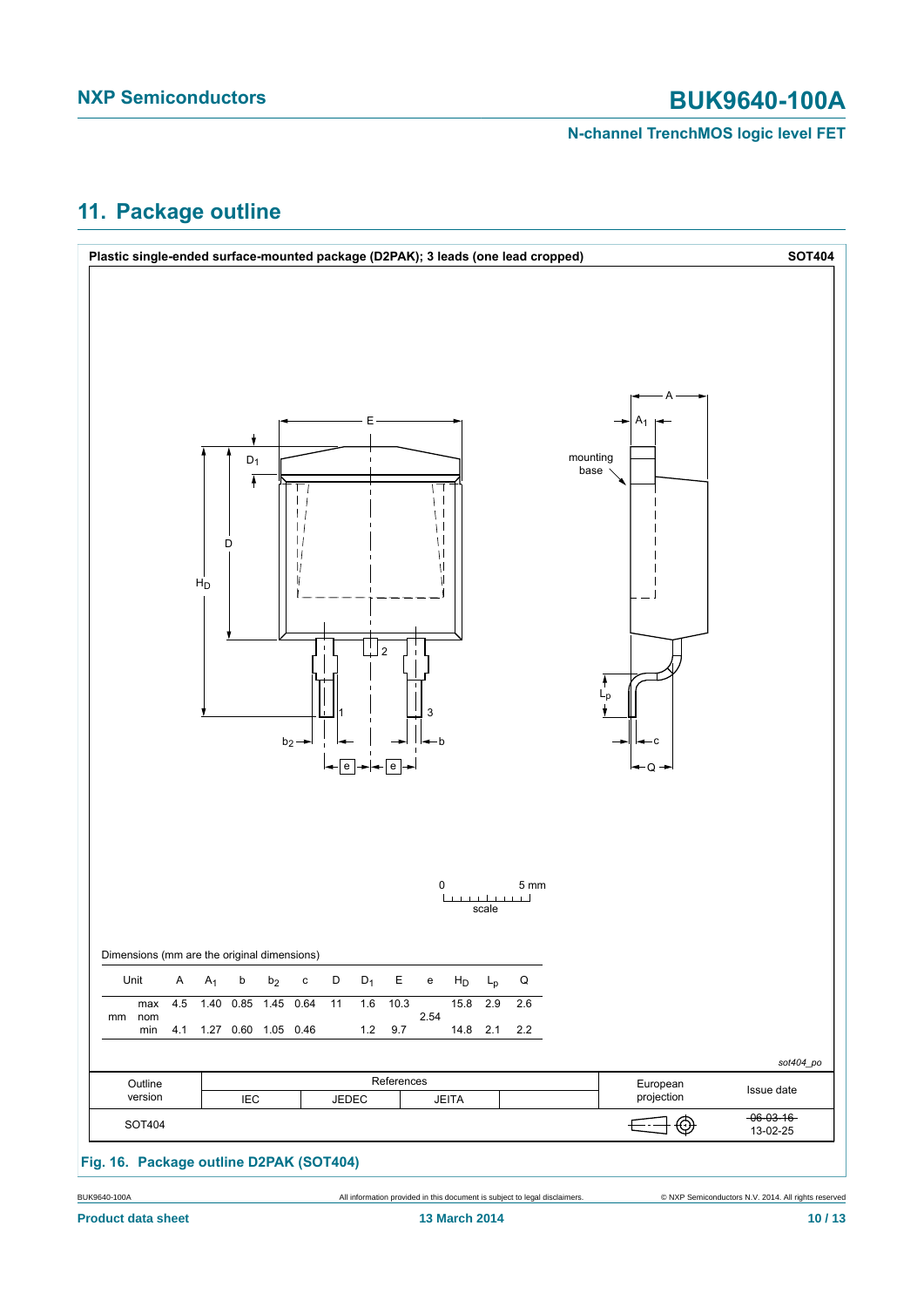### **N-channel TrenchMOS logic level FET**

### <span id="page-10-1"></span><span id="page-10-0"></span>**12. Legal information**

### <span id="page-10-2"></span>**12.1 Data sheet status**

| <b>Document</b><br>status [1][2]     | <b>Product</b><br>status [3] | <b>Definition</b>                                                                           |
|--------------------------------------|------------------------------|---------------------------------------------------------------------------------------------|
| Objective<br>[short] data<br>sheet   | Development                  | This document contains data from<br>the objective specification for product<br>development. |
| Preliminary<br>[short] data<br>sheet | Qualification                | This document contains data from the<br>preliminary specification.                          |
| Product<br>[short] data<br>sheet     | Production                   | This document contains the product<br>specification.                                        |

[1] Please consult the most recently issued document before initiating or completing a design.

[2] The term 'short data sheet' is explained in section "Definitions".

The product status of device(s) described in this document may have changed since this document was published and may differ in case of multiple devices. The latest product status information is available on the Internet at URL http://www.nxp.com.

### <span id="page-10-3"></span>**12.2 Definitions**

**Preview** — The document is a preview version only. The document is still subject to formal approval, which may result in modifications or additions. NXP Semiconductors does not give any representations or warranties as to the accuracy or completeness of information included herein and shall have no liability for the consequences of use of such information.

**Draft** — The document is a draft version only. The content is still under internal review and subject to formal approval, which may result in modifications or additions. NXP Semiconductors does not give any representations or warranties as to the accuracy or completeness of information included herein and shall have no liability for the consequences of use of such information.

**Short data sheet** — A short data sheet is an extract from a full data sheet with the same product type number(s) and title. A short data sheet is intended for quick reference only and should not be relied upon to contain detailed and full information. For detailed and full information see the relevant full data sheet, which is available on request via the local NXP Semiconductors sales office. In case of any inconsistency or conflict with the short data sheet, the full data sheet shall prevail.

**Product specification** — The information and data provided in a Product data sheet shall define the specification of the product as agreed between NXP Semiconductors and its customer, unless NXP Semiconductors and customer have explicitly agreed otherwise in writing. In no event however, shall an agreement be valid in which the NXP Semiconductors product is deemed to offer functions and qualities beyond those described in the Product data sheet.

### <span id="page-10-4"></span>**12.3 Disclaimers**

**Limited warranty and liability** — Information in this document is believed to be accurate and reliable. However, NXP Semiconductors does not give any representations or warranties, expressed or implied, as to the accuracy or completeness of such information and shall have no liability for the consequences of use of such information. NXP Semiconductors takes no responsibility for the content in this document if provided by an information source outside of NXP Semiconductors.

In no event shall NXP Semiconductors be liable for any indirect, incidental, punitive, special or consequential damages (including - without limitation lost profits, lost savings, business interruption, costs related to the removal or replacement of any products or rework charges) whether or not such damages are based on tort (including negligence), warranty, breach of contract or any other legal theory.

Notwithstanding any damages that customer might incur for any reason whatsoever, NXP Semiconductors' aggregate and cumulative liability towards customer for the products described herein shall be limited in accordance with the *Terms and conditions of commercial sale* of NXP Semiconductors.

**Right to make changes** — NXP Semiconductors reserves the right to make changes to information published in this document, including without limitation specifications and product descriptions, at any time and without notice. This document supersedes and replaces all information supplied prior to the publication hereof.

**Suitability for use in automotive applications** — This NXP Semiconductors product has been qualified for use in automotive applications. Unless otherwise agreed in writing, the product is not designed, authorized or warranted to be suitable for use in life support, life-critical or safety-critical systems or equipment, nor in applications where failure or malfunction of an NXP Semiconductors product can reasonably be expected to result in personal injury, death or severe property or environmental damage. NXP Semiconductors and its suppliers accept no liability for inclusion and/or use of NXP Semiconductors products in such equipment or applications and therefore such inclusion and/or use is at the customer's own risk.

**Quick reference data** — The Quick reference data is an extract of the product data given in the Limiting values and Characteristics sections of this document, and as such is not complete, exhaustive or legally binding.

**Applications** — Applications that are described herein for any of these products are for illustrative purposes only. NXP Semiconductors makes no representation or warranty that such applications will be suitable for the specified use without further testing or modification.

Customers are responsible for the design and operation of their applications and products using NXP Semiconductors products, and NXP Semiconductors accepts no liability for any assistance with applications or customer product design. It is customer's sole responsibility to determine whether the NXP Semiconductors product is suitable and fit for the customer's applications and products planned, as well as for the planned application and use of customer's third party customer(s). Customers should provide appropriate design and operating safeguards to minimize the risks associated with their applications and products.

NXP Semiconductors does not accept any liability related to any default, damage, costs or problem which is based on any weakness or default in the customer's applications or products, or the application or use by customer's third party customer(s). Customer is responsible for doing all necessary testing for the customer's applications and products using NXP Semiconductors products in order to avoid a default of the applications and the products or of the application or use by customer's third party customer(s). NXP does not accept any liability in this respect.

**Limiting values** — Stress above one or more limiting values (as defined in the Absolute Maximum Ratings System of IEC 60134) will cause permanent damage to the device. Limiting values are stress ratings only and (proper) operation of the device at these or any other conditions above those given in the Recommended operating conditions section (if present) or the Characteristics sections of this document is not warranted. Constant or repeated exposure to limiting values will permanently and irreversibly affect the quality and reliability of the device.

**Terms and conditions of commercial sale** — NXP Semiconductors products are sold subject to the general terms and conditions of commercial sale, as published at<http://www.nxp.com/profile/terms>, unless otherwise agreed in a valid written individual agreement. In case an individual agreement is concluded only the terms and conditions of the respective agreement shall apply. NXP Semiconductors hereby expressly objects to applying the customer's general terms and conditions with regard to the purchase of NXP Semiconductors products by customer.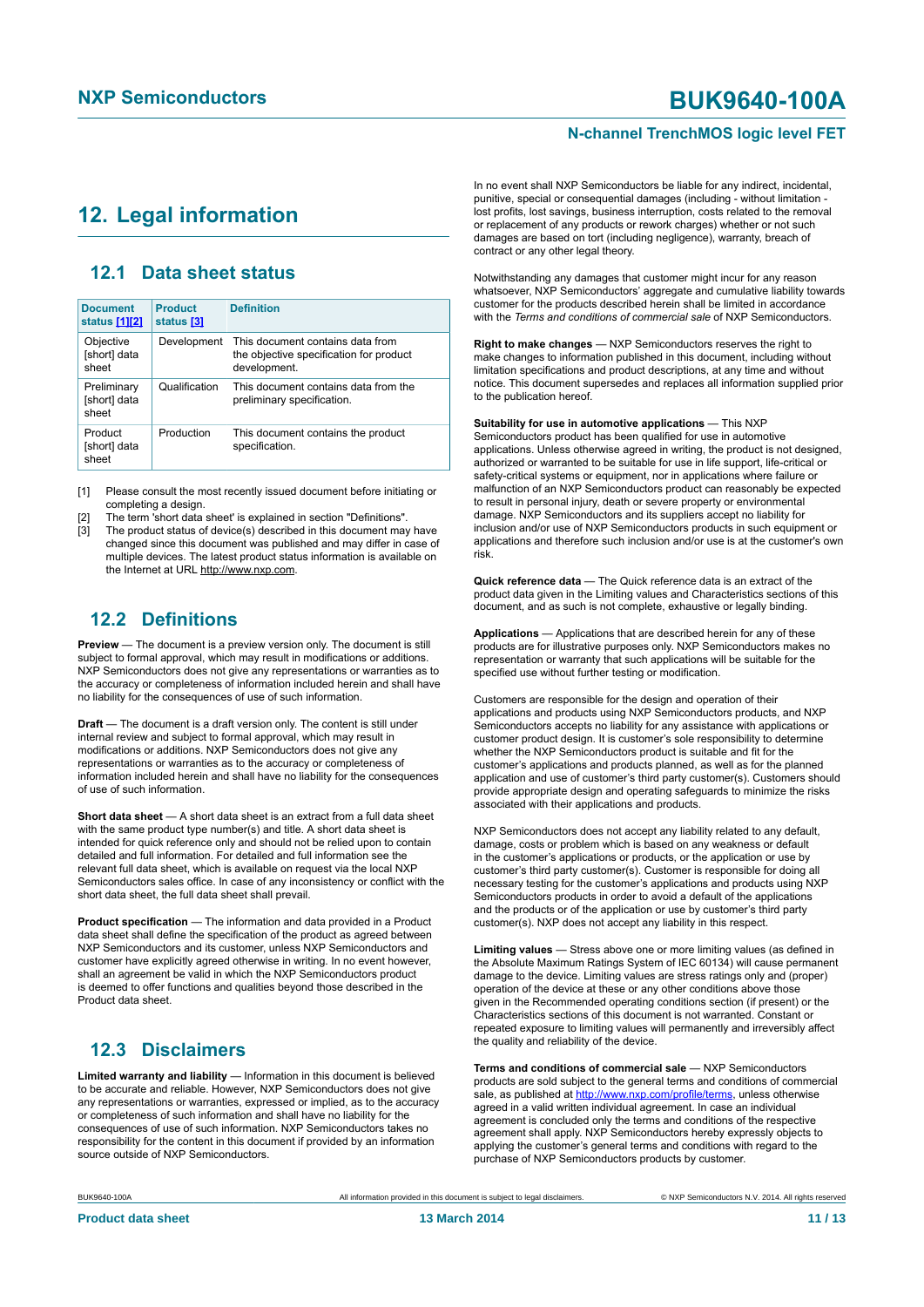### **N-channel TrenchMOS logic level FET**

**No offer to sell or license** — Nothing in this document may be interpreted or construed as an offer to sell products that is open for acceptance or the grant, conveyance or implication of any license under any copyrights, patents or other industrial or intellectual property rights.

**Export control** — This document as well as the item(s) described herein may be subject to export control regulations. Export might require a prior authorization from competent authorities.

**Translations** — A non-English (translated) version of a document is for reference only. The English version shall prevail in case of any discrepancy between the translated and English versions.

## <span id="page-11-0"></span>**12.4 Trademarks**

Notice: All referenced brands, product names, service names and trademarks are the property of their respective owners.

**Adelante**, **Bitport**, **Bitsound**, **CoolFlux**, **CoReUse**, **DESFire**, **EZ-HV**, **FabKey**, **GreenChip**, **HiPerSmart**, **HITAG**, **I²C-bus** logo, **ICODE**, **I-CODE**, **ITEC**, **Labelution**, **MIFARE**, **MIFARE Plus**, **MIFARE Ultralight**, **MoReUse**, **QLPAK**, **Silicon Tuner**, **SiliconMAX**, **SmartXA**, **STARplug**, **TOPFET**, **TrenchMOS**, **TriMedia** and **UCODE** — are trademarks of NXP Semiconductors N.V.

**HD Radio** and **HD Radio** logo — are trademarks of iBiquity Digital Corporation.